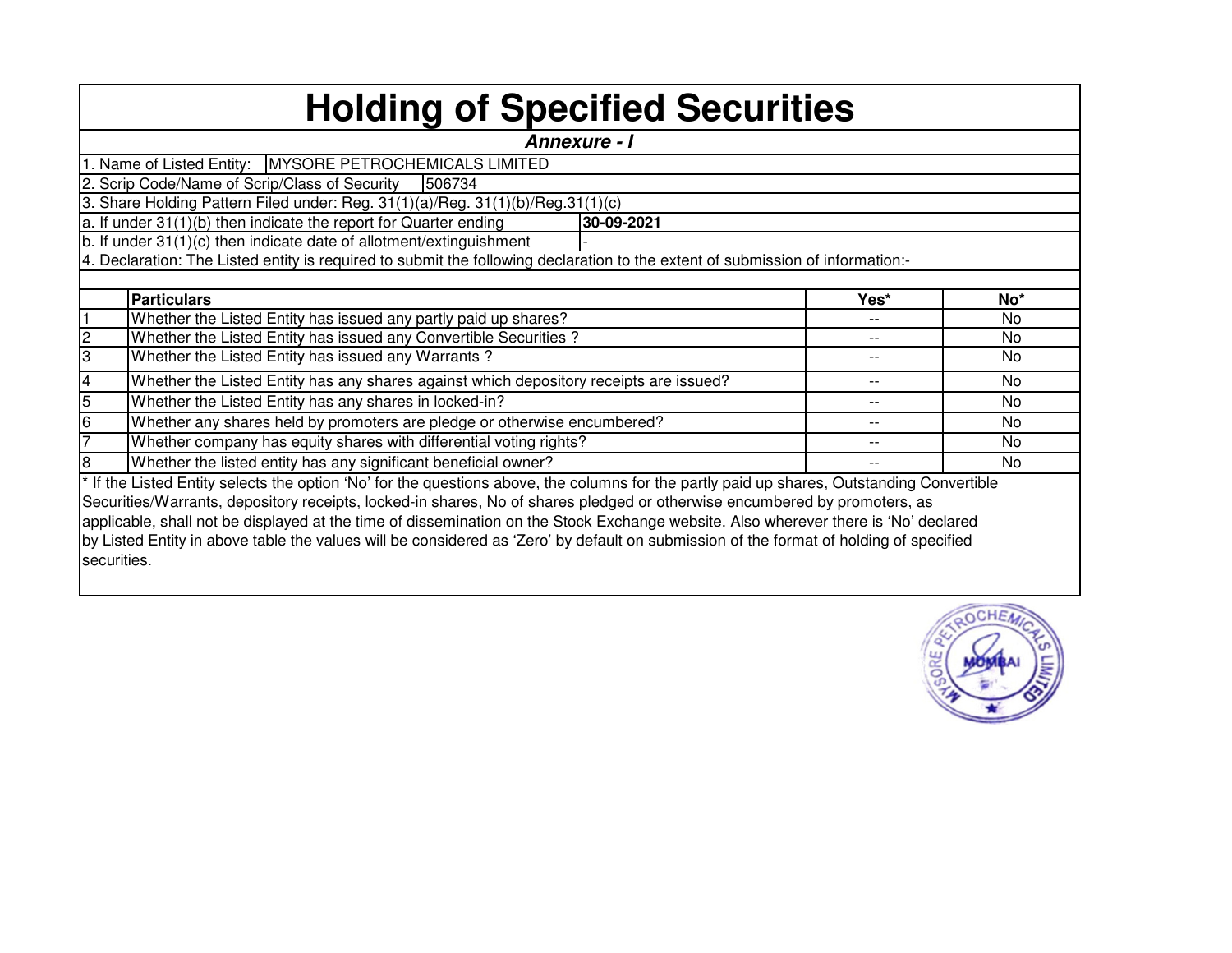|                | Table I - SUMMARY STATEMENT HOLDING OF SPECIFIED SECURITIES |                                      |                                                               |                                                                |                                                                  |                                                              |                                                                                                           |                                                                                                                |  |                             |                  |                                                             |            |                                          |      |                                                                                                                                                                                                                       |      |                                                                                                     |  |                                                                                      |  |                                                                              |
|----------------|-------------------------------------------------------------|--------------------------------------|---------------------------------------------------------------|----------------------------------------------------------------|------------------------------------------------------------------|--------------------------------------------------------------|-----------------------------------------------------------------------------------------------------------|----------------------------------------------------------------------------------------------------------------|--|-----------------------------|------------------|-------------------------------------------------------------|------------|------------------------------------------|------|-----------------------------------------------------------------------------------------------------------------------------------------------------------------------------------------------------------------------|------|-----------------------------------------------------------------------------------------------------|--|--------------------------------------------------------------------------------------|--|------------------------------------------------------------------------------|
| Cate<br>gory   | Category of<br>shareholder<br>(II)                          | No.s of<br>Share<br>holders<br>(III) | No. of<br>fully<br>paid up<br>equity<br>Share<br>held<br>(IV) | No.s of<br>Partly<br>paid-up<br>equity<br>Share<br>held<br>(V) | No. of<br>shares<br>underlying<br>Depository<br>Receipts<br>(VI) | Total nos.<br>shares<br>held<br>$(VII)$ =<br>$(IV)+(V)+(VI)$ | Shareholding<br>as a % of total<br>no. of shares<br>(calculated as<br>per<br><b>SCRR, 1957)</b><br>(VIII) | <b>Number of Votting Rights</b><br>held in each class of<br>securities<br>(IX)<br>No of Voting<br><b>Total</b> |  |                             |                  |                                                             |            |                                          |      | Shareholding.<br>No. of<br><b>Shares</b><br>as a % assuming<br><b>Underlying</b><br>full conversion<br>Outstating<br>of convertible<br>convertible<br>securities(as a<br>securities<br>(including<br>of diluted share |      | <b>Number of</b><br>Locked in<br>shares<br>(XII)<br>As a % of<br>No.<br>total<br>shares held<br>(b) |  | <b>Number of</b><br><b>Shares</b><br>pledged or<br>otherwise<br>encumbered<br>(XIII) |  | <b>Number of</b><br>equity<br>shares held<br>dematerialized<br>form<br>(XIV) |
|                |                                                             |                                      |                                                               |                                                                |                                                                  |                                                              | As a % of<br>$(A+B+C2)$                                                                                   | <b>Rights</b><br>Class<br>Total<br>Class<br><b>Others</b><br><b>Equity</b>                                     |  | as a<br>$%$ of<br>$(A+B+C)$ | Warrants)<br>(X) | capital)<br>$(XI) = (VII) + (X)$<br>As a % of<br>$(A+B+C2)$ | No.<br>(a) | As a % of<br>total<br>shares held<br>(b) |      |                                                                                                                                                                                                                       |      |                                                                                                     |  |                                                                                      |  |                                                                              |
| (A)            | <b>Promoter &amp; Promoter Group</b>                        |                                      | 4,805,305                                                     |                                                                | $\Omega$                                                         | 4,805,305                                                    |                                                                                                           | 72.99 4,805,305                                                                                                |  | $0$ 4,805,305               | 72.99            |                                                             | 72.99      |                                          | 0.00 |                                                                                                                                                                                                                       | 0.00 | 4,805,305                                                                                           |  |                                                                                      |  |                                                                              |
| (B)            | <b>Public</b>                                               | 5.718                                | 1,778,183                                                     |                                                                |                                                                  | 1,778,183                                                    | 27.01                                                                                                     | 1,778,183                                                                                                      |  | $0$ 1,778,183               | 27.01            |                                                             | 27.01      | $\Omega$                                 | 0.00 |                                                                                                                                                                                                                       |      | 1,618,849                                                                                           |  |                                                                                      |  |                                                                              |
| $\overline{C}$ | Non Promoter-Non Public                                     |                                      |                                                               |                                                                |                                                                  |                                                              |                                                                                                           |                                                                                                                |  |                             | 0.00             |                                                             | 0.00       | $\Omega$                                 | 0.00 |                                                                                                                                                                                                                       |      |                                                                                                     |  |                                                                                      |  |                                                                              |
| (C1)           | <b>Shares underlying DRs</b>                                |                                      |                                                               |                                                                |                                                                  |                                                              | 0.00                                                                                                      |                                                                                                                |  |                             | 0.00             |                                                             | 0.00       | $\Omega$                                 | 0.00 |                                                                                                                                                                                                                       |      |                                                                                                     |  |                                                                                      |  |                                                                              |
| (C2)           | Shares held by Employee Trusts                              |                                      |                                                               |                                                                |                                                                  |                                                              |                                                                                                           |                                                                                                                |  |                             | 0.00             |                                                             | 0.00       | $\Omega$                                 | 0.00 |                                                                                                                                                                                                                       |      |                                                                                                     |  |                                                                                      |  |                                                                              |
|                | Total                                                       | 5.731                                | 6,583,488                                                     |                                                                | $\Omega$                                                         | 6,583,488                                                    |                                                                                                           | 100.00 6,583,488                                                                                               |  | 0 6,583,488                 | 100.00           |                                                             | 100.00     | $\Omega$                                 | 0.00 |                                                                                                                                                                                                                       |      | 6,424,154                                                                                           |  |                                                                                      |  |                                                                              |

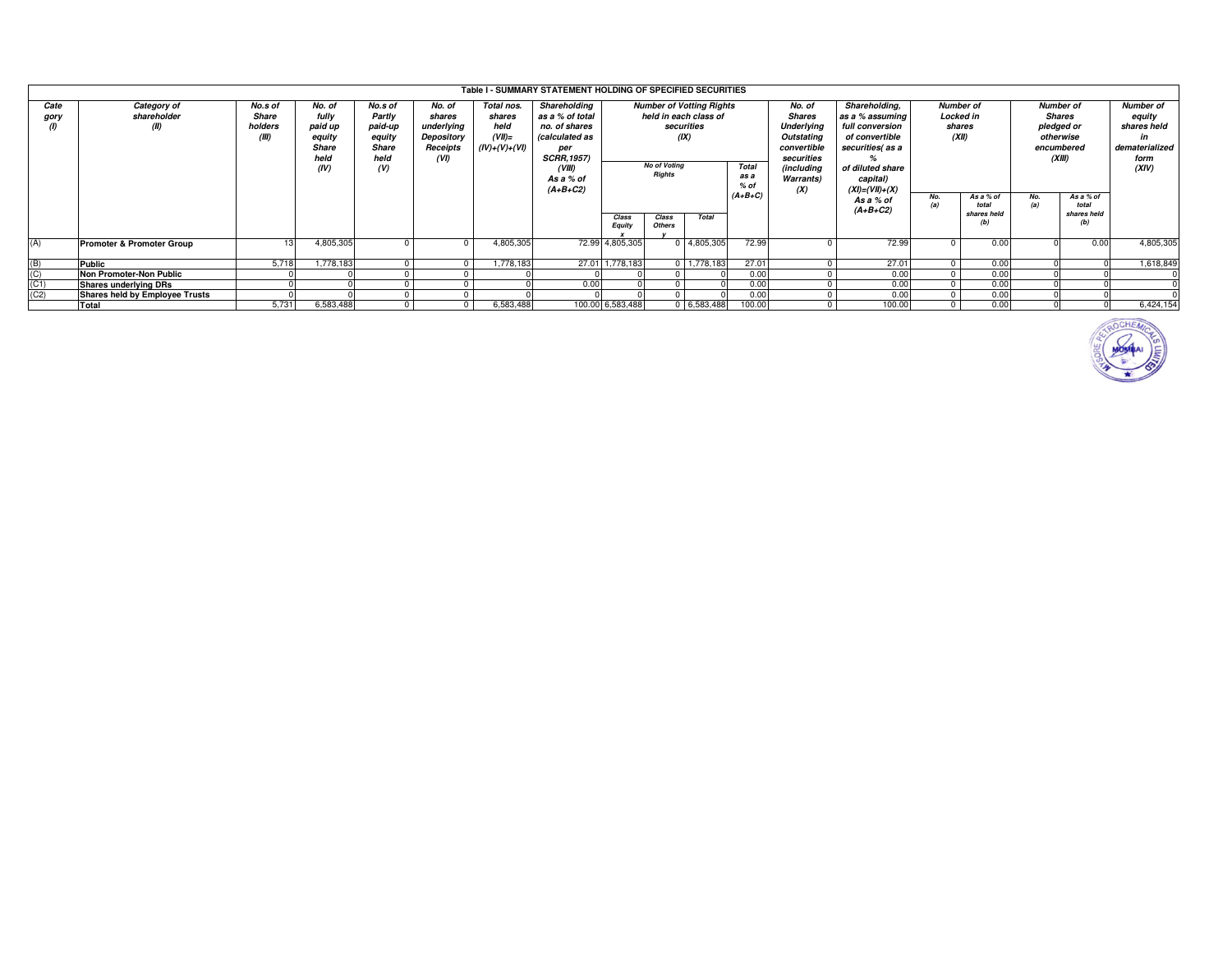|                                                                                                                                                                                                                |                            |                                           |                                                                      |                                                            |                                                                  |                                                             |                                                                                         |                 |                                                                                                                       |              | Table II - STATEMENT SHOWING SHAREHOLDING PATTERN OF THE PROMOTER AND PROMOTER GROUP |                                                                                                                    |                                                                     |                                                         |                                          |                                                                                      |                                          |                                                                             |
|----------------------------------------------------------------------------------------------------------------------------------------------------------------------------------------------------------------|----------------------------|-------------------------------------------|----------------------------------------------------------------------|------------------------------------------------------------|------------------------------------------------------------------|-------------------------------------------------------------|-----------------------------------------------------------------------------------------|-----------------|-----------------------------------------------------------------------------------------------------------------------|--------------|--------------------------------------------------------------------------------------|--------------------------------------------------------------------------------------------------------------------|---------------------------------------------------------------------|---------------------------------------------------------|------------------------------------------|--------------------------------------------------------------------------------------|------------------------------------------|-----------------------------------------------------------------------------|
| Category & Name of the<br>shareholders<br>$\omega$                                                                                                                                                             | <b>Entity Type</b><br>(II) | No of<br><b>Share</b><br>holders<br>(III) | No of<br>fully<br>paid up<br>equity<br><b>Shares</b><br>held<br>(IV) | Partly<br>paid-up<br>equity<br><b>Share</b><br>held<br>(V) | No. of<br>shares<br>underlying<br>Depository<br>Receipts<br>(VI) | Total nos.<br>shares<br>held<br>$(VII)=$<br>$(IV)+(V)+(VI)$ | <b>Sharehol</b><br>ding<br>%<br>calculate<br>d as per<br><b>SCRR.19</b><br>57<br>As a % |                 | <b>Number of Voting Rights</b><br>held in each class of<br>securities<br>(IX)<br><b>No of Votina</b><br><b>Rights</b> |              | <b>Total</b><br>as a                                                                 | No. of<br><b>Shares</b><br><b>Underlying</b><br>Outstating<br>convertible<br>securities<br>(including<br>Warrants) | Shareholdi<br>ng,<br>as a %<br>assuminq<br>full<br>conversion<br>of | <b>Number of</b><br><b>Locked in</b><br>shares<br>(XII) |                                          | <b>Number of</b><br><b>Shares</b><br>pledged or<br>otherwise<br>encumbered<br>(XIII) |                                          | <b>Number</b><br>of<br>equity<br>shares<br>held<br>in<br>demateri<br>alized |
|                                                                                                                                                                                                                |                            |                                           |                                                                      |                                                            |                                                                  |                                                             | of<br>$(A+B+C2$<br>(VIII)                                                               | Class<br>Equity | Class<br><b>Others</b>                                                                                                | <b>Total</b> | % of<br>$(A+B+C)$                                                                    | (X)                                                                                                                | convertible<br>securities(<br>as a %<br>of diluted<br>share         | No.<br>(a)                                              | As a % of<br>total<br>shares held<br>(b) | No.<br>(a)                                                                           | As a % of<br>total<br>shares held<br>(b) | form<br>(XIV)                                                               |
| 1 Indian                                                                                                                                                                                                       |                            |                                           |                                                                      |                                                            |                                                                  |                                                             |                                                                                         |                 |                                                                                                                       |              |                                                                                      |                                                                                                                    |                                                                     |                                                         |                                          |                                                                                      |                                          |                                                                             |
| Individuals/Hindu undivided Family                                                                                                                                                                             |                            |                                           |                                                                      |                                                            |                                                                  |                                                             |                                                                                         |                 |                                                                                                                       |              |                                                                                      |                                                                                                                    |                                                                     |                                                         |                                          |                                                                                      |                                          |                                                                             |
| Umang Dhanuka                                                                                                                                                                                                  | <b>Promoter Group</b>      |                                           | 46,626                                                               | $\Omega$                                                   | $\Omega$                                                         | 46.626                                                      | 0.71                                                                                    | 46,626          | $\Omega$                                                                                                              | 46.626       | 0.71                                                                                 | $\Omega$                                                                                                           | 0.71                                                                | $\Omega$                                                | 0.00                                     |                                                                                      | 0.00                                     | 46,626                                                                      |
| Amishi Dhanuka                                                                                                                                                                                                 | Promoter Group             |                                           | 2,050                                                                | $\Omega$                                                   | $\Omega$                                                         | 2,050                                                       | 0.03                                                                                    | 2,050           | $\Omega$                                                                                                              | 2,050        | 0.03                                                                                 | $\Omega$                                                                                                           | 0.03                                                                | $\mathbf{0}$                                            | 0.00                                     |                                                                                      | 0.00                                     | 2,050                                                                       |
| Mayank Dhanuka                                                                                                                                                                                                 | Promoter Group             |                                           | 9,125                                                                | $\Omega$                                                   |                                                                  | 9,125                                                       | 0.14                                                                                    | 9,125           |                                                                                                                       | 9,125        | 0.14                                                                                 |                                                                                                                    | 0.14                                                                |                                                         | 0.00                                     |                                                                                      | 0.00                                     | 9,125                                                                       |
| Nikuni Dhanuka                                                                                                                                                                                                 | Promoter Group             |                                           | 180                                                                  | $\Omega$                                                   |                                                                  | 180                                                         | 0.00                                                                                    | 180             |                                                                                                                       | 180          | 0.00                                                                                 |                                                                                                                    | 0.00                                                                | $\Omega$                                                | 0.00                                     |                                                                                      | 0.00                                     | 180                                                                         |
| Madan Mohan Dhanuka                                                                                                                                                                                            | Promoter                   |                                           | 60,900                                                               | $\Omega$                                                   |                                                                  | 60,900                                                      | 0.93                                                                                    | 60,900          |                                                                                                                       | 60,900       | 0.93                                                                                 | $\Omega$                                                                                                           | 0.93                                                                | $\Omega$                                                | 0.00                                     |                                                                                      | 0.00                                     | 60,900                                                                      |
| Total                                                                                                                                                                                                          |                            | 5                                         | 118.881                                                              | <sub>0</sub>                                               | $\Omega$                                                         | 118.881                                                     | 1.81                                                                                    | 118,881         | 0.                                                                                                                    | 118.881      | 1.81                                                                                 | $\Omega$                                                                                                           | 1.81                                                                | $\mathbf{0}$                                            | 0.00                                     | $\Omega$                                                                             | 0.00                                     | 118,881                                                                     |
| (b) Central Government/State Government(s)                                                                                                                                                                     |                            |                                           |                                                                      |                                                            |                                                                  |                                                             |                                                                                         |                 |                                                                                                                       |              |                                                                                      |                                                                                                                    |                                                                     |                                                         |                                          |                                                                                      |                                          |                                                                             |
|                                                                                                                                                                                                                |                            | n                                         |                                                                      | $\Omega$                                                   | n                                                                |                                                             | 0.00                                                                                    | $\Omega$        | n                                                                                                                     |              | 0.00                                                                                 | $\Omega$                                                                                                           | 0.00                                                                | <sup>0</sup>                                            | 0.00                                     | $\Omega$                                                                             | 0.00                                     |                                                                             |
| Total                                                                                                                                                                                                          |                            |                                           |                                                                      |                                                            |                                                                  |                                                             | 0.00                                                                                    | $\mathbf{a}$    | $\mathbf{r}$                                                                                                          |              | 0.00                                                                                 | $\Omega$                                                                                                           | 0.00                                                                | $\mathbf{r}$                                            | 0.00                                     |                                                                                      | 0.00                                     |                                                                             |
| (c) Financial Institutions/Banks                                                                                                                                                                               |                            |                                           |                                                                      |                                                            |                                                                  |                                                             |                                                                                         |                 |                                                                                                                       |              |                                                                                      |                                                                                                                    |                                                                     |                                                         |                                          |                                                                                      |                                          |                                                                             |
|                                                                                                                                                                                                                |                            | $\Omega$                                  | $\Omega$                                                             | $\Omega$                                                   | $\Omega$                                                         | $\Omega$                                                    | 0.00                                                                                    | $\circ$         | $\Omega$                                                                                                              |              | 0.00                                                                                 | $\overline{0}$                                                                                                     | 0.00                                                                | $\mathbf{0}$                                            | 0.00                                     | $\Omega$                                                                             | 0.00                                     |                                                                             |
| Total                                                                                                                                                                                                          |                            | $\Omega$                                  |                                                                      | $\mathbf{0}$                                               | $\Omega$                                                         | $\Omega$                                                    | 0.00                                                                                    | $\Omega$        | $\Omega$                                                                                                              |              | 0.00                                                                                 | $\mathbf{0}$                                                                                                       | 0.00                                                                | $\mathbf{0}$                                            | 0.00                                     | $\Omega$                                                                             | 0.00                                     |                                                                             |
| (d) Any Other (BODIES CORPORATE)                                                                                                                                                                               |                            |                                           |                                                                      |                                                            |                                                                  |                                                             |                                                                                         |                 |                                                                                                                       |              |                                                                                      |                                                                                                                    |                                                                     |                                                         |                                          |                                                                                      |                                          |                                                                             |
| Bihariji Constructions (India) Limited Promoter Group                                                                                                                                                          |                            |                                           | 294,510                                                              |                                                            |                                                                  | 294,510                                                     | 4.47                                                                                    | 294,510         |                                                                                                                       | 294,51       | 4.47                                                                                 |                                                                                                                    | 4.47                                                                |                                                         | 0.00                                     |                                                                                      | 0.00                                     | 294,510                                                                     |
| Kamrup Enterprises Limited                                                                                                                                                                                     | Promoter Group             |                                           | 801,499                                                              | $\Omega$                                                   |                                                                  | 801,499                                                     | 12.17                                                                                   | 801.499         |                                                                                                                       | 801.499      | 12.17                                                                                |                                                                                                                    | 12.17                                                               | $\Omega$                                                | 0.00                                     |                                                                                      | 0.00                                     | 801,499                                                                     |
| Vincent India Limited                                                                                                                                                                                          | Promoter Group             |                                           | 846,365                                                              | $\Omega$                                                   |                                                                  | 846.365                                                     | 12.86                                                                                   | 846,365         |                                                                                                                       | 846.36       | 12.86                                                                                |                                                                                                                    | 12.86                                                               | $\Omega$                                                | 0.00                                     |                                                                                      | 0.00                                     | 846,365                                                                     |
| Gembel Trade Enterprises Limited                                                                                                                                                                               | <b>Promoter Group</b>      |                                           | 769,020                                                              |                                                            |                                                                  | 769,02                                                      | 11.68                                                                                   | 769,020         |                                                                                                                       | 769,02       | 11.68                                                                                |                                                                                                                    | 11.68                                                               |                                                         | 0.00                                     |                                                                                      | 0.00                                     | 769,02                                                                      |
| Kalimpong Produce Co. Ltd                                                                                                                                                                                      | Promoter Group             |                                           | 4,800                                                                |                                                            |                                                                  | 4,80                                                        | 0.07                                                                                    | 4,800           |                                                                                                                       | 4,800        | 0.07                                                                                 |                                                                                                                    | 0.07                                                                |                                                         | 0.00                                     |                                                                                      | 0.00                                     | 4,800                                                                       |
| Savita Investment Company Ltd                                                                                                                                                                                  | Promoter Group             |                                           | 1,309,503                                                            | $\Omega$                                                   |                                                                  | 1,309,50                                                    | 19.89                                                                                   | ,309,503        |                                                                                                                       | 1.309.50     | 19.89                                                                                |                                                                                                                    | 19.89                                                               | $\Omega$                                                | 0.00                                     |                                                                                      | 0.00                                     | 1,309,50                                                                    |
| Shekhavati Investment Corporation<br>Limited                                                                                                                                                                   | Promoter                   |                                           | 656,094                                                              |                                                            |                                                                  | 656,094                                                     | 9.97                                                                                    | 656,094         |                                                                                                                       | 656,094      | 9.97                                                                                 |                                                                                                                    | 9.97                                                                |                                                         | 0.00                                     |                                                                                      | 0.00                                     | 656,094                                                                     |
| Shogun Vinimay (P) Ltd                                                                                                                                                                                         | Promoter Group             |                                           | 4,633                                                                | $\Omega$                                                   |                                                                  | 4.63                                                        | 0.07                                                                                    | 4,633           |                                                                                                                       | 4.63         | 0.07                                                                                 |                                                                                                                    | 0.07                                                                |                                                         | 0.00                                     |                                                                                      | 0.00                                     | 4,633                                                                       |
| Total                                                                                                                                                                                                          |                            | <b>R</b>                                  | 4.686.424                                                            | $\Omega$                                                   |                                                                  | 4.686.424                                                   |                                                                                         | 71.18 4.686.424 |                                                                                                                       | 0 4.686.424  | 71.18                                                                                | $\Omega$                                                                                                           | 71.18                                                               | $\Omega$                                                | 0.00                                     | n                                                                                    |                                          | 0.00 4.686.424                                                              |
| Sub-Total (A)(1                                                                                                                                                                                                |                            | 13                                        | 4,805,305                                                            | $\Omega$                                                   | $\Omega$                                                         | 4,805,305                                                   |                                                                                         | 72.99 4,805,305 |                                                                                                                       | 0 4,805,305  | 72.99                                                                                | $\Omega$                                                                                                           | 72.99                                                               | <sub>0</sub>                                            | 0.00                                     | $\Omega$                                                                             |                                          | $0.00$ 4,805,305                                                            |
| 2 Foreign                                                                                                                                                                                                      |                            |                                           |                                                                      |                                                            |                                                                  |                                                             |                                                                                         |                 |                                                                                                                       |              |                                                                                      |                                                                                                                    |                                                                     |                                                         |                                          |                                                                                      |                                          |                                                                             |
| Individuals(Non-Resident Individuals/Foreign Individuals)                                                                                                                                                      |                            |                                           |                                                                      |                                                            |                                                                  |                                                             |                                                                                         |                 |                                                                                                                       |              |                                                                                      |                                                                                                                    |                                                                     |                                                         |                                          |                                                                                      |                                          |                                                                             |
|                                                                                                                                                                                                                |                            | $\Omega$                                  |                                                                      | $\Omega$                                                   |                                                                  |                                                             | 0.00                                                                                    | $\Omega$        | $\Omega$                                                                                                              |              | 0.00                                                                                 |                                                                                                                    | 0.00                                                                |                                                         | 0.00                                     | $\Omega$                                                                             | 0.00                                     |                                                                             |
| Total                                                                                                                                                                                                          |                            |                                           |                                                                      |                                                            |                                                                  |                                                             | 0.00                                                                                    | $\Omega$        | $\Omega$                                                                                                              |              | 0.00                                                                                 |                                                                                                                    | $\Omega$<br>0.00                                                    | $\mathbf{r}$                                            | 0.00                                     |                                                                                      | 0.00                                     |                                                                             |
| (c) Institutions                                                                                                                                                                                               |                            |                                           |                                                                      |                                                            |                                                                  |                                                             |                                                                                         |                 |                                                                                                                       |              |                                                                                      |                                                                                                                    |                                                                     |                                                         |                                          |                                                                                      |                                          |                                                                             |
|                                                                                                                                                                                                                |                            | $\Omega$                                  |                                                                      | $\Omega$                                                   | $\Omega$                                                         |                                                             | 0.00                                                                                    | $\Omega$        | $\Omega$                                                                                                              |              | 0.00                                                                                 | $\Omega$                                                                                                           | 0.00                                                                | $\mathbf{0}$                                            | 0.00                                     | $\Omega$                                                                             | 0.00                                     |                                                                             |
| Total                                                                                                                                                                                                          |                            | $\mathbf{0}$                              |                                                                      | $\Omega$                                                   | $\Omega$                                                         |                                                             | 0.00                                                                                    | $\mathbf{0}$    | $\overline{0}$                                                                                                        |              | 0.00                                                                                 | $\Omega$                                                                                                           | 0.00                                                                | $\mathbf{0}$                                            | 0.00                                     | $\Omega$                                                                             | 0.00                                     |                                                                             |
| Sub-Total (A)(2                                                                                                                                                                                                |                            | $\Omega$                                  |                                                                      | $\Omega$                                                   | n                                                                |                                                             | 0.00                                                                                    | $\Omega$        | $\Omega$                                                                                                              |              | 0.00                                                                                 |                                                                                                                    | 0.00                                                                | $\Omega$                                                | 0.00                                     | ŋ                                                                                    | 0.00                                     |                                                                             |
| <b>Total Shareholding of Promoters</b>                                                                                                                                                                         |                            | 13                                        | 4,805,305                                                            |                                                            |                                                                  | 4,805,305                                                   |                                                                                         | 72.99 4,805,305 |                                                                                                                       | 0 4,805,305  | 72.99                                                                                |                                                                                                                    | 72.99                                                               |                                                         | 0.00                                     |                                                                                      |                                          | $0.00$ 4,805,305                                                            |
| Details of Shares which remain unclaimed may be given hear along with details such as number of shareholders, outstanding shares held in demat/unclaimed suspense account, yoting rights which are frozen etc. |                            |                                           |                                                                      |                                                            |                                                                  |                                                             |                                                                                         |                 |                                                                                                                       |              |                                                                                      |                                                                                                                    |                                                                     |                                                         |                                          |                                                                                      |                                          |                                                                             |

Details of Shares which remain unclaimed may be given hear along with details such as number of shareholders, outstanding shares held in demat/unclaimed suspense account, voting rights which are frozen etc.<br>Note:<br>(1) PAN

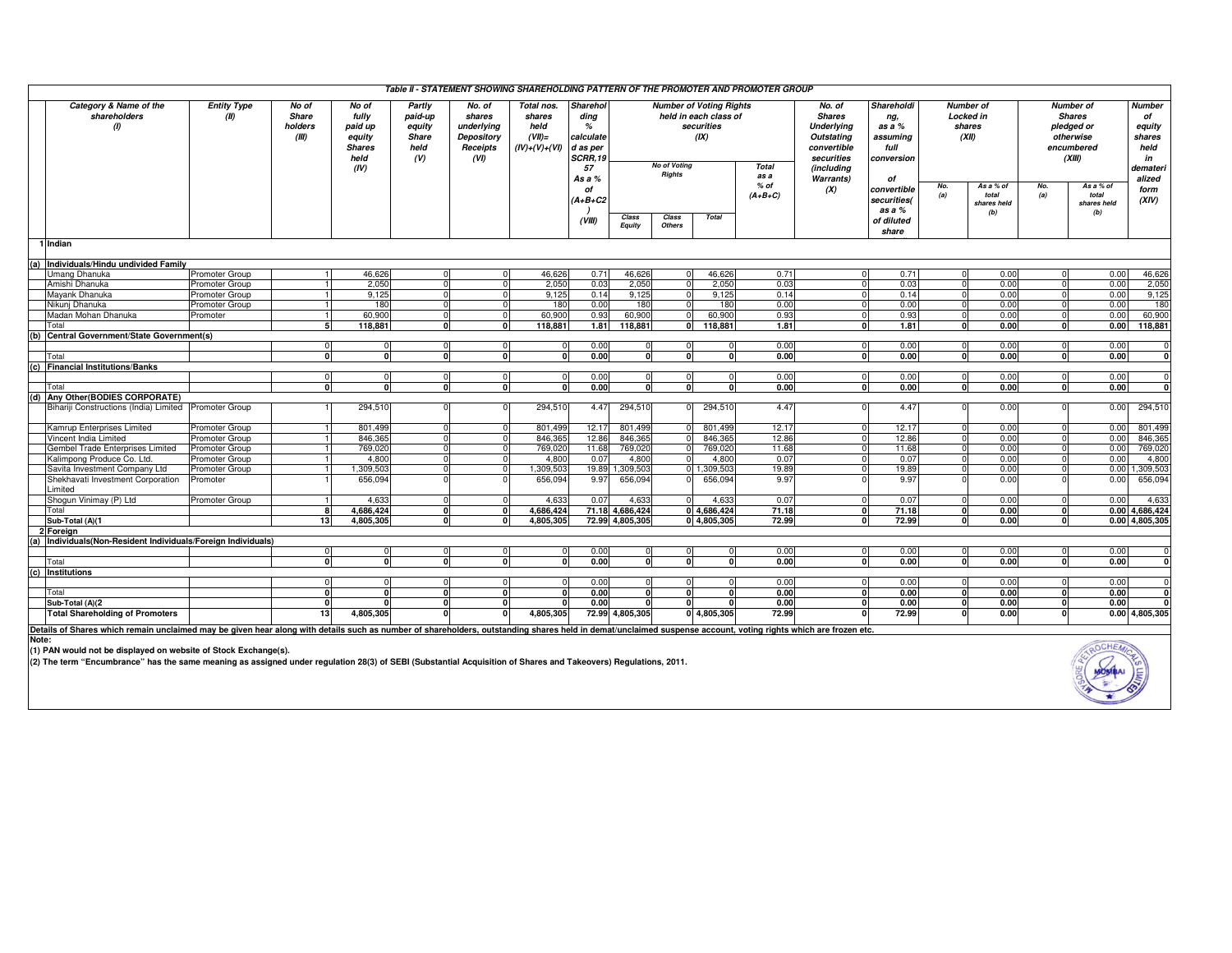|           |                                                                                                   |                                          |                                                      |                                                     |                                                          | Table III - STATEMENT SHOWING SHAREHOLDING PATTERN OF THE PUBLIC SHAREHOLDER |                                                                          |                 |                     |                                                                                 |                     |                                                                           |                                                                                          |                |                                                 |                                                                            |                             |                                                                  |
|-----------|---------------------------------------------------------------------------------------------------|------------------------------------------|------------------------------------------------------|-----------------------------------------------------|----------------------------------------------------------|------------------------------------------------------------------------------|--------------------------------------------------------------------------|-----------------|---------------------|---------------------------------------------------------------------------------|---------------------|---------------------------------------------------------------------------|------------------------------------------------------------------------------------------|----------------|-------------------------------------------------|----------------------------------------------------------------------------|-----------------------------|------------------------------------------------------------------|
|           | Category & Name of the<br>shareholders<br>(1)                                                     | No of<br><b>Share</b><br>holders<br>(II) | No of<br>fully<br>paid up<br>equity<br><b>Shares</b> | Partly<br>paid-up<br>equity<br><b>Share</b><br>held | No. of<br>shares<br>underlying<br>Depository<br>Receipts | Total nos.<br>shares<br>held<br>$(VI)=$<br>$(III)+(IV)+(V)$                  | Shareholding<br>% calculated<br>as per<br><b>SCRR, 1957</b><br>As a % of |                 | <b>No of Voting</b> | <b>Number of Voting Rights</b><br>held in each class of<br>securities<br>(VIII) | <b>Total</b>        | No. of<br><b>Shares</b><br><b>Underlying</b><br>Outstating<br>convertible | Shareholding,<br>as a % assuming<br>full conversion<br>of convertible<br>securities(as a |                | Number of<br><b>Locked in</b><br>shares<br>(XI) | <b>Number</b> of<br><b>Shares</b><br>pledged or<br>otherwise<br>encumbered |                             | <b>Number of</b><br>equity<br>shares held<br>in<br>dematerialize |
|           |                                                                                                   |                                          | held                                                 | (IV)                                                | (V)                                                      |                                                                              | $(A+B+C2)$                                                               |                 | <b>Rights</b>       |                                                                                 | as a                | securities                                                                | $\frac{9}{6}$                                                                            |                |                                                 | (XII)                                                                      |                             | d                                                                |
|           |                                                                                                   |                                          | (III)                                                |                                                     |                                                          |                                                                              | (VII)                                                                    | Class           | Class               | <b>Total</b>                                                                    | $%$ of<br>$(A+B+C)$ | (including                                                                | of diluted share                                                                         | No.            | As a % of                                       | No.                                                                        | As a % of                   | form                                                             |
|           |                                                                                                   |                                          |                                                      |                                                     |                                                          |                                                                              |                                                                          | Equity          | Others<br><b>v</b>  |                                                                                 |                     | Warrants)<br>(IX)                                                         | capital)<br>$(X) = (VI) + (IX)$<br>As a % of                                             | (a)            | total<br>shares held<br>(b)                     | (a)                                                                        | total<br>shares held<br>(b) | (XIII)                                                           |
|           | <b>Institutions</b>                                                                               |                                          |                                                      |                                                     |                                                          |                                                                              |                                                                          |                 |                     |                                                                                 |                     |                                                                           |                                                                                          |                |                                                 |                                                                            |                             |                                                                  |
|           | (a) Mutual Funds                                                                                  |                                          | 230                                                  |                                                     |                                                          | 230                                                                          | 0.00                                                                     | 230             |                     | 230                                                                             | 0.00                | $\mathbf{0}$                                                              | 0.00                                                                                     | $\mathbf{0}$   | 0.00                                            | O                                                                          | $\mathbf{0}$                | 130                                                              |
|           | (b) Venture Capital Funds                                                                         | n                                        | $\Omega$                                             | $\Omega$                                            |                                                          | $\mathbf{o}$                                                                 | 0.00                                                                     | $\Omega$        | 0                   |                                                                                 | 0.00                | $\mathbf{0}$                                                              | 0.00                                                                                     | $\mathbf{0}$   | 0.00                                            | $\Omega$                                                                   | $\mathbf{0}$                | $\mathbf{0}$                                                     |
|           | (c) Alternate Investment Funds                                                                    | $\Omega$                                 | $\Omega$                                             | $\Omega$                                            | Û                                                        | o                                                                            | 0.00                                                                     | $\mathbf{0}$    | $\Omega$            | $\Omega$                                                                        | 0.00                | $\Omega$                                                                  | 0.00                                                                                     | $\mathbf{0}$   | 0.00                                            | $\Omega$                                                                   | $\mathbf{0}$                | 0                                                                |
|           | (d) Foreign Venture Capital Investors                                                             | n                                        |                                                      | U                                                   |                                                          | $\Omega$                                                                     | 0.00                                                                     | $\Omega$        | $\mathbf{0}$        |                                                                                 | 0.00                | $\Omega$                                                                  | 0.00                                                                                     | $\mathbf{0}$   | 0.00                                            | $\Omega$                                                                   | $\mathbf{0}$                | $\mathbf{0}$                                                     |
|           | (e) Foreign Portfolio Investors                                                                   |                                          | $\Omega$                                             |                                                     |                                                          | $\Omega$                                                                     | 0.00                                                                     | $\Omega$        |                     |                                                                                 | 0.00                | $\Omega$                                                                  | 0.00                                                                                     | $\overline{0}$ | 0.00                                            | $\Omega$                                                                   | $\mathbf{0}$                | $\overline{\mathbf{0}}$                                          |
| (f)       | <b>Financial Institution/Banks</b>                                                                | $\Delta$                                 | 495                                                  | n١                                                  |                                                          | 495                                                                          | 0.01                                                                     | 495             |                     | 495                                                                             | 0.01                | $\Omega$                                                                  | 0.01                                                                                     | $\mathbf{0}$   | 0.00                                            | $\Omega$                                                                   | $\mathbf{0}$                | 295                                                              |
|           | (g) Insurance Companies                                                                           |                                          | 196.010                                              | n                                                   |                                                          | 196.010                                                                      | 2.98                                                                     | 196.010         | $\Omega$            | 196,010                                                                         | 2.98                | $\Omega$                                                                  | 2.98                                                                                     | $\mathbf{0}$   | 0.00                                            | $\Omega$                                                                   | $\mathbf{0}$                | 196.010                                                          |
|           | LIFE INSURANCE CORPORATION OF INDIA                                                               |                                          | 196,010                                              |                                                     |                                                          | 196,010                                                                      | 2.98                                                                     | 196,010         |                     | 196,010                                                                         | 2.98                | $\Omega$                                                                  | 2.98                                                                                     | $\Omega$       | 0.00                                            | $\Omega$                                                                   | $\Omega$                    | 196,010                                                          |
|           | (h) Provident Funds/ Pension Funds                                                                | $\Omega$                                 |                                                      | n١                                                  |                                                          | $\Omega$                                                                     | 0.00                                                                     |                 |                     |                                                                                 | 0.00                | $\Omega$                                                                  | 0.00                                                                                     | $\mathbf{0}$   | 0.00                                            | $\Omega$                                                                   | $\mathbf{0}$                | $\Omega$                                                         |
|           | SUB TOTAL (B)(1)                                                                                  | 12                                       | 196.735                                              | <sup>o</sup>                                        |                                                          | 196,735                                                                      | 2.99                                                                     | 196.735         | 0                   | 196.735                                                                         | 2.99                | $\mathbf{0}$                                                              | 2.99                                                                                     | $\mathbf{0}$   | 0.00                                            |                                                                            | $\mathbf{0}$                | 196,435                                                          |
|           | 2 Central / State government(s)                                                                   |                                          |                                                      |                                                     |                                                          |                                                                              |                                                                          |                 |                     |                                                                                 |                     |                                                                           |                                                                                          |                |                                                 |                                                                            |                             |                                                                  |
|           | (a) Central Government/ State                                                                     | $\Omega$                                 | ŋ                                                    | 0                                                   |                                                          | $\Omega$                                                                     | 0.00                                                                     | $\Omega$        |                     |                                                                                 | 0.00                | $\Omega$                                                                  | 0.00                                                                                     | $\mathbf{0}$   | 0.00                                            | $\Omega$                                                                   | $\mathbf{0}$                | $\mathbf{0}$                                                     |
|           | Government(s)/President of India                                                                  |                                          |                                                      |                                                     |                                                          |                                                                              |                                                                          |                 |                     |                                                                                 |                     |                                                                           |                                                                                          |                |                                                 |                                                                            |                             |                                                                  |
|           | SUB TOTAL (B)(2)                                                                                  |                                          | n                                                    |                                                     |                                                          | $\Omega$                                                                     | 0.00                                                                     | $\mathbf{0}$    |                     |                                                                                 | 0.00                | $\mathbf 0$                                                               | 0.00                                                                                     | $\mathbf{0}$   | 0.00                                            | $\Omega$                                                                   | $\mathbf{0}$                | $\mathbf{0}$                                                     |
| 3         | <b>Non-institutions</b>                                                                           |                                          |                                                      |                                                     |                                                          |                                                                              |                                                                          |                 |                     |                                                                                 |                     |                                                                           |                                                                                          |                |                                                 |                                                                            |                             |                                                                  |
| $\lambda$ | (a.1 Individuals - i. Individual shareholders holding<br>nominal share capital up to Rs. 2 lakhs. | 5,514                                    | 931,639                                              |                                                     |                                                          | 931,639                                                                      | 14.15                                                                    | 931,639         | $\Omega$            | 931,639                                                                         | 14.15               | $\Omega$                                                                  | 14.15                                                                                    | $\mathbf{0}$   | 0.00                                            |                                                                            | $\mathbf{0}$                | 773,875                                                          |
|           | (a.2 INDIVIDUAL - ii. Individual shareholders                                                     |                                          | 179,707                                              |                                                     |                                                          | 179,707                                                                      | 2.73                                                                     | 179,707         |                     | 179,707                                                                         | 2.73                |                                                                           | 2.73                                                                                     |                | 0.00                                            |                                                                            |                             | 179,707                                                          |
|           | holding nominal share capital in excess of Rs.<br>2 lakhs.                                        |                                          |                                                      |                                                     |                                                          |                                                                              |                                                                          |                 |                     |                                                                                 |                     |                                                                           |                                                                                          |                |                                                 |                                                                            |                             |                                                                  |
|           | MANJU GAGGAR                                                                                      |                                          | 67,000                                               |                                                     |                                                          | 67,000                                                                       | 1.02                                                                     | 67,000          |                     | 67,000                                                                          | 1.02                | $\Omega$                                                                  | 1.02                                                                                     |                | 0.00                                            |                                                                            |                             | 67,000                                                           |
|           | (b) NBFCs registered with RBI                                                                     |                                          | ŋ                                                    |                                                     |                                                          | $\Omega$                                                                     | 0.00                                                                     |                 | $\Omega$            |                                                                                 | 0.00                | $\Omega$                                                                  | 0.00                                                                                     | $\mathbf{0}$   | 0.00                                            | $\Omega$                                                                   | $\mathbf{0}$                | 0                                                                |
|           | (c) Employee Trusts                                                                               |                                          |                                                      |                                                     |                                                          |                                                                              | 0.00                                                                     |                 |                     |                                                                                 | 0.00                | 0                                                                         | 0.00                                                                                     | $\mathbf{0}$   | 0.00                                            |                                                                            | $\mathbf{0}$                | $\overline{0}$                                                   |
|           | (d) Overseas Depositories (holding DRs)<br>(balancing figure)                                     |                                          |                                                      |                                                     |                                                          |                                                                              | 0.00                                                                     |                 |                     |                                                                                 | 0.00                | $\Omega$                                                                  | 0.00                                                                                     | $\mathbf{0}$   | 0.00                                            |                                                                            | $\mathbf{0}$                | $\overline{0}$                                                   |
|           | (e) Any Other(BODIES CORPORATE)                                                                   | 41                                       | 295.160                                              |                                                     |                                                          | 295.160                                                                      | 4.48                                                                     | 295.160         |                     | 295.160                                                                         | 4.48                | $\Omega$                                                                  | 4.48                                                                                     | $\Omega$       | 0.00                                            |                                                                            | $\Omega$                    | 293,930                                                          |
|           | NANGALIA TRADERS PVT. LTD                                                                         |                                          | 75,104                                               |                                                     |                                                          | 75,104                                                                       | 1.14                                                                     | 75,104          |                     | 75,104                                                                          | 1.14                | $\Omega$                                                                  | 1.14                                                                                     | $\Omega$       | 0.00                                            |                                                                            | $\Omega$                    | 75,104                                                           |
|           | WOODBURN INFRATECH PVT. LTD.                                                                      |                                          | 150,955                                              | $\Omega$                                            |                                                          | 150,955                                                                      | 2.29                                                                     | 150,955         |                     | 150,955                                                                         | 2.29                | $\Omega$                                                                  | 2.29                                                                                     | $\Omega$       | 0.00                                            | $\Omega$                                                                   | $\Omega$                    | 150,955                                                          |
|           | (e) Any Other (CLEARING MEMBER)                                                                   | 12                                       | 14,280                                               |                                                     |                                                          | 14,280                                                                       | 0.22                                                                     | 14,280          |                     | 14,280                                                                          | 0.22                | $\Omega$                                                                  | 0.22                                                                                     | $\mathbf{0}$   | 0.00                                            |                                                                            | $\mathbf{0}$                | 14,280                                                           |
|           | (e) Any Other (DIRECTORS RELATIVES)                                                               |                                          | 900                                                  |                                                     |                                                          | 900                                                                          | 0.01                                                                     | 900             |                     | 900                                                                             | 0.01                | $\mathbf{0}$                                                              | 0.01                                                                                     | $\mathbf{0}$   | 0.00                                            |                                                                            | $\mathbf{0}$                | 900                                                              |
|           | (e) Any Other (HINDU UNDIVIDED FAMILY)                                                            | 75                                       | 26,753                                               |                                                     |                                                          | 26,753                                                                       | 0.41                                                                     | 26,753          |                     | 26,753                                                                          | 0.41                | <sup>0</sup>                                                              | 0.41                                                                                     | $\Omega$       | 0.00                                            |                                                                            | $\Omega$                    | 26,753                                                           |
|           | (e) Any Other(IEPF)                                                                               |                                          | 117,486                                              |                                                     |                                                          | 117,486                                                                      | 1.78                                                                     | 117,486         |                     | 117,486                                                                         | 1.78                | $\Omega$                                                                  | 1.78                                                                                     | $\mathbf{0}$   | 0.00                                            | $\Omega$                                                                   | $\mathbf{0}$                | 117,486                                                          |
|           | <b>INVESTOR EDUCATION AND PROTECTION</b><br>FUND AUTHORITY MINISTRY OF CORPORATE                  |                                          | 117,486                                              |                                                     |                                                          | 117,486                                                                      | 1.78                                                                     | 117,486         |                     | 117,486                                                                         | 1.78                |                                                                           | 1.78                                                                                     |                | 0.00                                            |                                                                            |                             | 117,486                                                          |
|           | <b>AFFAIRS</b><br>(e) Any Other (NON RESIDENT INDIANS (NON<br><b>REPAT)</b>                       | 30 <sup>1</sup>                          | 6,726                                                | n١                                                  |                                                          | 6,726                                                                        | 0.10                                                                     | 6,726           |                     | 6,726                                                                           | 0.10                | $\Omega$                                                                  | 0.10                                                                                     | $\Omega$       | 0.00                                            |                                                                            | $\Omega$                    | 6,726                                                            |
|           | (e) Any Other (NON RESIDENT INDIANS (NRI))                                                        |                                          | 40                                                   |                                                     |                                                          | 40                                                                           | 0.00                                                                     | 40              |                     | 40                                                                              | 0.00                | $\Omega$                                                                  | 0.00                                                                                     | $\Omega$       | 0.00                                            |                                                                            | $\Omega$                    | $\mathbf 0$                                                      |
|           | (e) Any Other (NON RESIDENT INDIANS (REPAT))                                                      | 25                                       | 8,607                                                |                                                     |                                                          | 8,607                                                                        | 0.13                                                                     | 8,607           |                     | 8,607                                                                           | 0.13                | $\mathbf{0}$                                                              | 0.13                                                                                     | $\mathbf{0}$   | 0.00                                            |                                                                            | $\mathbf{0}$                | 8,607                                                            |
|           | (e) Any Other(TRUSTS)                                                                             |                                          | 150                                                  | <sup>o</sup>                                        |                                                          | 150                                                                          | 0.00                                                                     | 150             |                     | 150                                                                             | 0.00                | $\Omega$                                                                  | 0.00                                                                                     | $\Omega$       | 0.00                                            |                                                                            | $\mathbf{0}$                | 150                                                              |
|           | SUB TOTAL (B)(3)                                                                                  | 5.706                                    | 1,581,448                                            | n١                                                  |                                                          | 1,581,448                                                                    |                                                                          | 24.02 1.581.448 |                     | 0 1.581.448                                                                     | 24.02               | 0                                                                         | 24.02                                                                                    | $\mathbf{0}$   | 0.00                                            |                                                                            | $\mathbf{0}$                | 1,422,414                                                        |
|           | Total Public Shareholding (B) =<br>$(B)(1)+(B)(2)+(B)(3)$                                         | 5,718                                    | 1,778,183                                            |                                                     |                                                          | 1,778,183                                                                    |                                                                          | 27.01 1,778,183 |                     | 0 1,778,183                                                                     | 27.01               |                                                                           | 27.01                                                                                    |                | 0.00                                            |                                                                            |                             | 1,618,849                                                        |

Details of the shareholders acting as persons in Concert including their Shareholding (No. and %): 0<br>Details of Shares which remain unclaimed may be given hear along with details such as number of shareholders, outstandin

(1) PAN would not be displayed on website of Stock Exchange(s).<br>(2) The above format needs to be disclosed along with the name of following persons:<br>Institutions/Non Institutions holding more than 1% of total number of sha